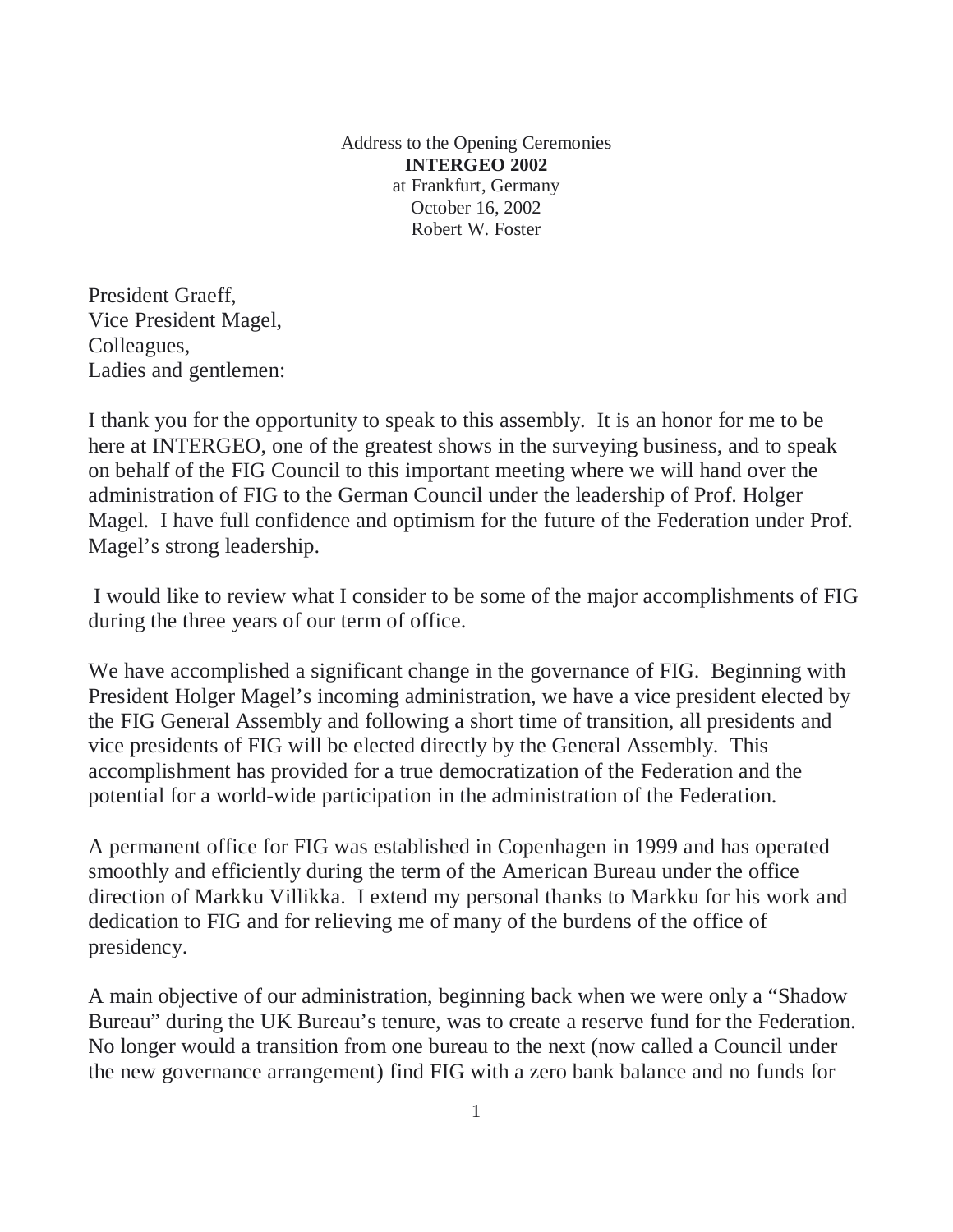start-up of the new administration.

We have planned for a reserve fund and I am happy to report that we hand over administration of FIG to the German Council with a surplus of almost 200,000 euros.

An FIG Education Foundation was founded in 1998. Though still young, the Foundation's accounts are building (approximately 53,000 euros at this time) and the first grants in support of education and capacity-building projects are being made this year. In addition the Foundation has forged a strong relationship with the Environmental Systems Research Institute, Inc., ESRI, whose president, Jack Dangermond, has accepted the position of Honorary Chair of the Foundation Fundraising Committee. ESRI has offered to donate software licenses and training grants with a value of US\$7,000,000 to 25 institutions who are Academic Members of FIG. To date 15 of those grants have been made and there is a brisk competition for the rest. It is a robust beginning for the Foundation and I congratulate Holger Magel for his progressive leadership of the Foundation during these past three years.

The membership of FIG continues to grow, and grows in every category of membership of the Federation. Perhaps the most rewarding aspect of this growth is the manner in which FIG is able to assist the surveying profession in the developing countries and those countries in economic transition. I have discovered in my travels that FIG is held in highest regard in those countries most in need of assistance; and very often the most valuable form of assistance we can offer is in encouragement of the development and advance of surveying education. The FIG Surveying Education Database and the new Academic Membership category are two of the notable efforts we have made in that regard.

As we look to the future of FIG I would respectfully make three suggestions: FIG must develop a new system for planning and developing working weeks and congresses. Both the risks and the rewards have in the past been assumed by the local organizing committees. As a result control of much of the meetings has been out of the hands of the Council (formerly Bureau) and the Director of the FIG office. I suggest more control be retained by the Council and Director and though the risks may be greater, if well-planned these meetings can also return a significant surplus of funds to FIG.

FIG has created a rewarding working relationship with agencies of the United Nations and the World Bank over the past 10 years. I encourage a continuation of the efforts that have produced memoranda of understanding and cooperation with several UN agencies;